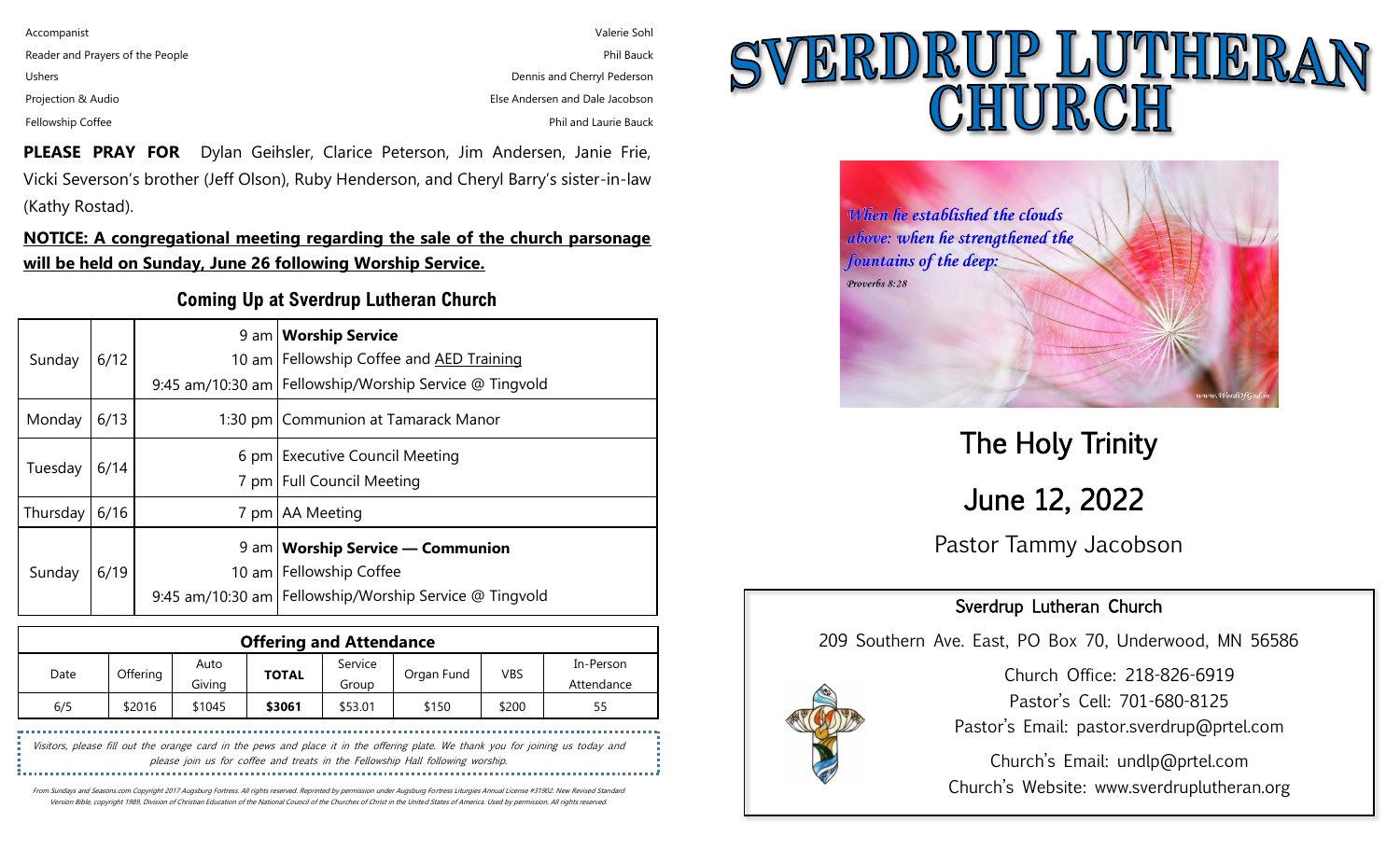# GATHERING

The Holy Spirit calls us together as the people of God.

# **GATHERING MUSIC**

## **WELCOME AND ANNOUNCEMENTS**

## **CONFESSION AND FORGIVENESS**

*All may make the sign of the cross, the sign marked at baptism, as the presiding minister begins.*

Blessed be the holy Trinity,  $\pm$  one God, whose steadfast love endures forever. **Amen.** 

Let us confess our sin in the presence of God and of one another.

#### Silence is kept for reflection.

Merciful God, **we confess that we have not followed your path but have chosen our own way. Instead of putting others before ourselves, we long to take the best seats at the table. When met by those in need, we have too often passed by on the other side. Set us again on the path of life. Save us from ourselves and free us to love our neighbors. Amen.**

Hear the good news! God does not deal with us according to our sins but delights in granting pardon and mercy. In the name of  $+$  Jesus Christ, your sins are forgiven. You are free to love as God loves. **Amen.**

# **THE LORD'S PRAYER**

Our Father, who art in heaven, hallowed be thy name, thy kingdom come, thy will be done, on earth as it is in heaven. Give us this day our daily bread; and forgive us our trespasses, as we forgive those who trespass against us; and lead us not into temptation, but deliver us from evil. For thine is the kingdom, and the power, and the glory, forever and ever. Amen.

# **SENDING**

God blesses us and sends us in mission to the world.

**BLESSING** Pastor Tammy



# **DISMISSAL**

Go in peace. Love your neighbor.

**Thanks be to God.**

**GATHERING SONG** "Come, Thou Almighty King" ELW #408, All

# **SENDING MUSIC**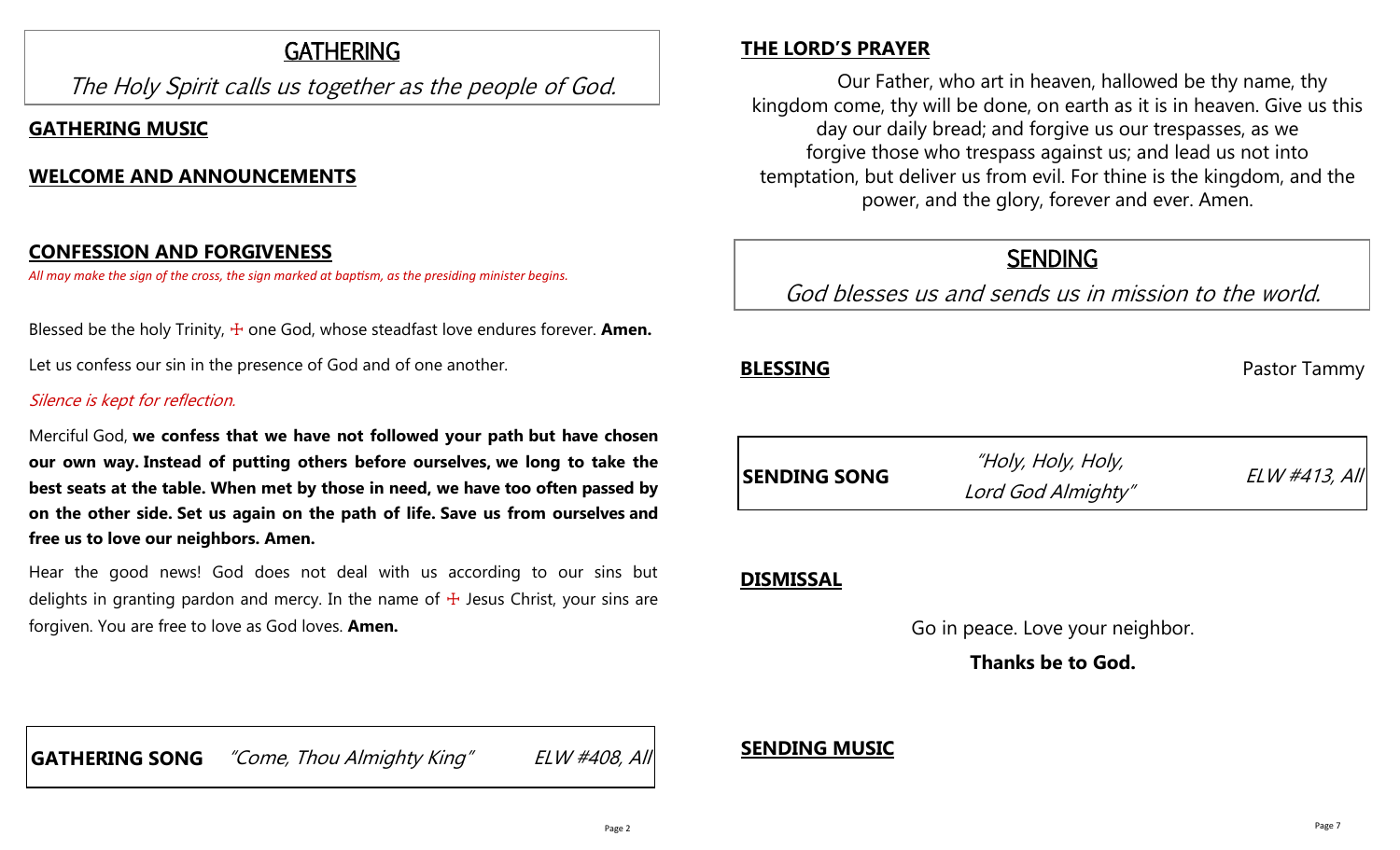#### **THE NICENE CREED**

We believe in one God, the Father, the Almighty, maker of heaven and earth, of all that is, seen and unseen.

We believe in one Lord, Jesus Christ, the only Son of God, eternally begotten of the Father, God from God, Light from Light, true God from true God, begotten, not made, of one Being with the Father; through him all things were made. For us and for our salvation he came down from heaven, was incarnate of the Holy Spirit and the virgin Mary and became truly human. For our sake he was crucified under Pontius Pilate; he suffered death and was buried. On the third day he rose again in accordance with the scriptures; he ascended into heaven and is seated at the right hand of the Father. He will come again in glory to judge the living and the dead, and his kingdom will have no end.

We believe in the Holy Spirit, the Lord, the giver of life, who proceeds from the Father and the Son, who with the Father and the Son is worshiped and glorified, who has spoken through the prophets. We believe in one holy catholic and apostolic church. We acknowledge one baptism for the forgiveness of sins. We look for the resurrection of the dead, and the life of the world to come. Amen.

#### **THE PRAYERS**

"God of grace, ..."

"… **hear our prayer."**

#### **GREETING**

The grace of our Lord Jesus Christ, the love of God, and the communion of the Holy Spirit be with you all.

#### **And also with you.**

#### **PRAYER OF THE DAY**

Almighty Creator and ever-living God: **we worship your glory, eternal Three-in-One, and we praise your power, majestic One-in-Three. Keep us steadfast in this faith, defend us in all adversity, and bring us at last into your presence, where you live in endless joy and love, Father, Son, and Holy Spirit, one God, now and forever. Amen.**

# **WORD**

God speaks to us in scripture reading, preaching and song.

**FIRST READING** Proverbs 8:1-4, 22-31

 $1$ Does not wisdom call, and does not understanding raise her voice?<sup>2</sup>On the heights, beside the way, at the crossroads she takes her stand; beside the gates in front of the town, at the entrance of the portals she cries out:  $4\pi$ To you, O people, I call, and my cry is to all that live. <sup>22</sup>The LORD created me at the beginning of his work, the first of his acts of long ago.  $23$ Ages ago I was set up, at the first, before the beginning of the earth. <sup>24</sup>When there were no depths I was brought forth, when there were no springs abounding with water.  $25$ Before the mountains had been shaped, before the hills, I was brought forth— $^{26}$ when he had not yet made earth and fields, or the world's first bits of soil.  $27$ When he established the heavens, I was there, when he drew a circle on the face of the deep,  $^{28}$  when he made firm the skies above, when he established the fountains of the deep,  $^{29}$  when he assigned to the sea its limit, so that the waters might not transgress his command, when he marked out the foundations of the earth,  $30$ then I was beside him, like a master worker; and I was daily his delight, rejoicing before him always,  $31$  rejoicing in his inhabited world and delighting in the human race."